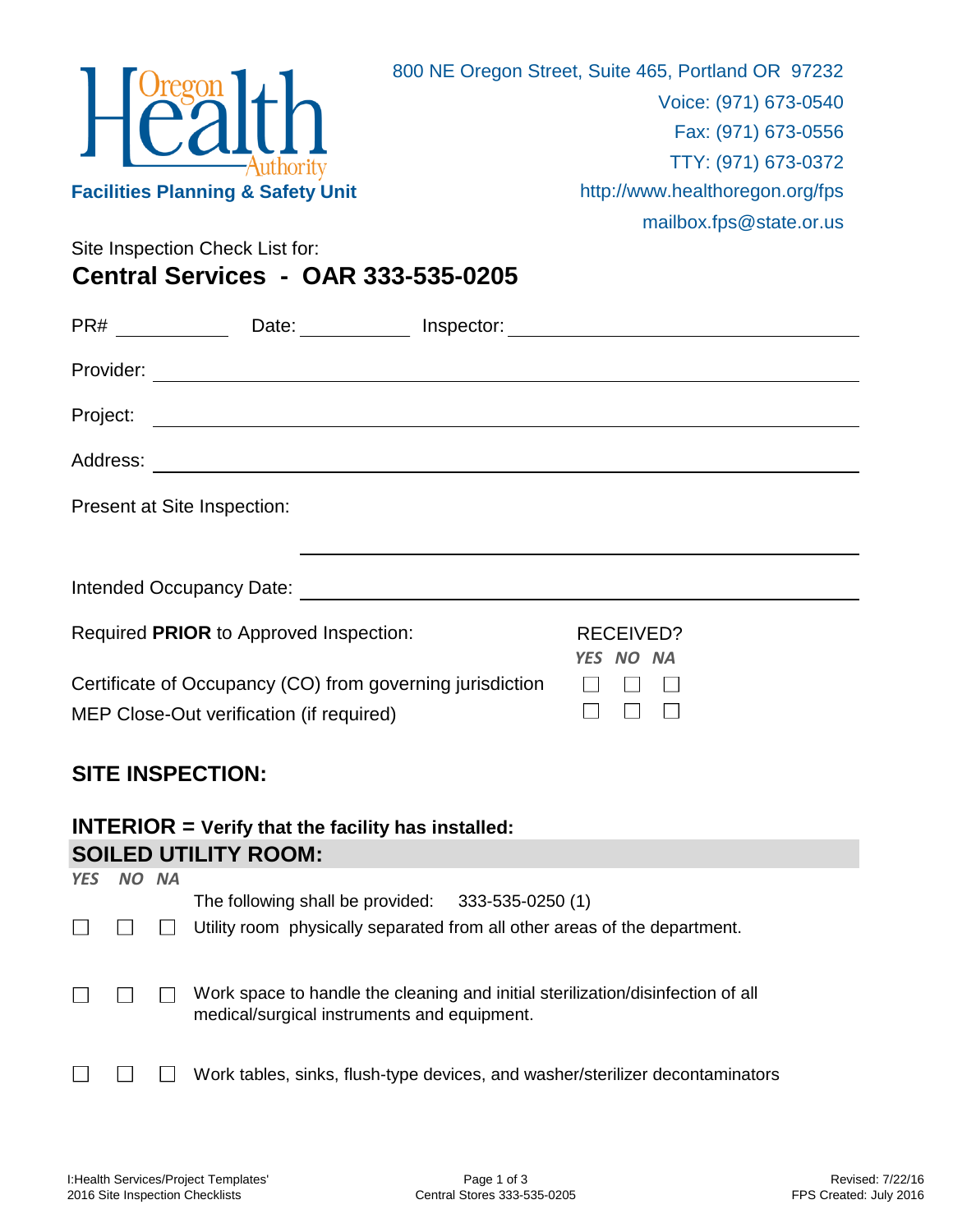$\Box$  Lockers, showers, and toilets for staff employed in this area if these facilities are not available in adjacent employee facilities servicing other soiled areas.

## **CLEAN ASSEMBLY/UTILITY ROOM:**

| <b>YES</b>           | NO NA |           |                                                                                                                                                                                                               |  |  |  |
|----------------------|-------|-----------|---------------------------------------------------------------------------------------------------------------------------------------------------------------------------------------------------------------|--|--|--|
|                      |       |           | Room Shall Contain:<br>333-535-0205 (2)<br>Work space and equipment for terminal sterilizing medical and surgical equipment and<br>supplies and hand-washing stations                                         |  |  |  |
|                      |       |           | Hand-washing stations                                                                                                                                                                                         |  |  |  |
|                      |       |           | A sterilization room shall be provided that is used exclusively for the inspection,<br>assembly, and packaging of medical/surgical supplies and equipment for sterilization.<br>$333-535-0205$ (2)(a)         |  |  |  |
|                      |       |           | Access to the sterilization room shall be restricted. 333-535-0205 (2)(a)(A)                                                                                                                                  |  |  |  |
|                      |       |           | This room shall contain Hi-Vacuum or gravity steam sterilizers and sterilization<br>equipment to accommodate heat-sensitive equipment (ETO sterilizers) and ETO<br>aerators.<br>333-535-0205 (2)(a)(B)        |  |  |  |
|                      |       | $\Box$    | Sterilization room shall contain: 333-535-0205 (2)(a)(C)<br>Work tables & Counters<br>Hand-washing station<br>Ultrasonic storage facilities for back up supplies & instruments<br>Drying cabinet or equipment |  |  |  |
|                      |       |           | The area shall be designed to accommodate sterilizer carts for loading of prepared<br>supplies for sterilization. $333-535-0205(2)(a)(D)$                                                                     |  |  |  |
| <b>STORAGE AREA:</b> |       |           |                                                                                                                                                                                                               |  |  |  |
| <b>YES</b>           | NO.   | <b>NA</b> |                                                                                                                                                                                                               |  |  |  |

 $\Box$  $\Box$  $\Box$  A room for breakdown shall be provided for manufacturers' clean/sterile supplies. The clean processing area shall not be in this area but in an adjacent space. 333-535-0205 (3)

## **EQUIPMENT STORAGE ROOM:**

*YES NO NA*  $\Box$ 

 $\Box$ 

Storage for packs, etc. shall include provisions for ventilation, humidity, and temperature control. 333-535-0205 (4)

## **CART STORAGE:**

 $\Box$ 

*YES NO NA*